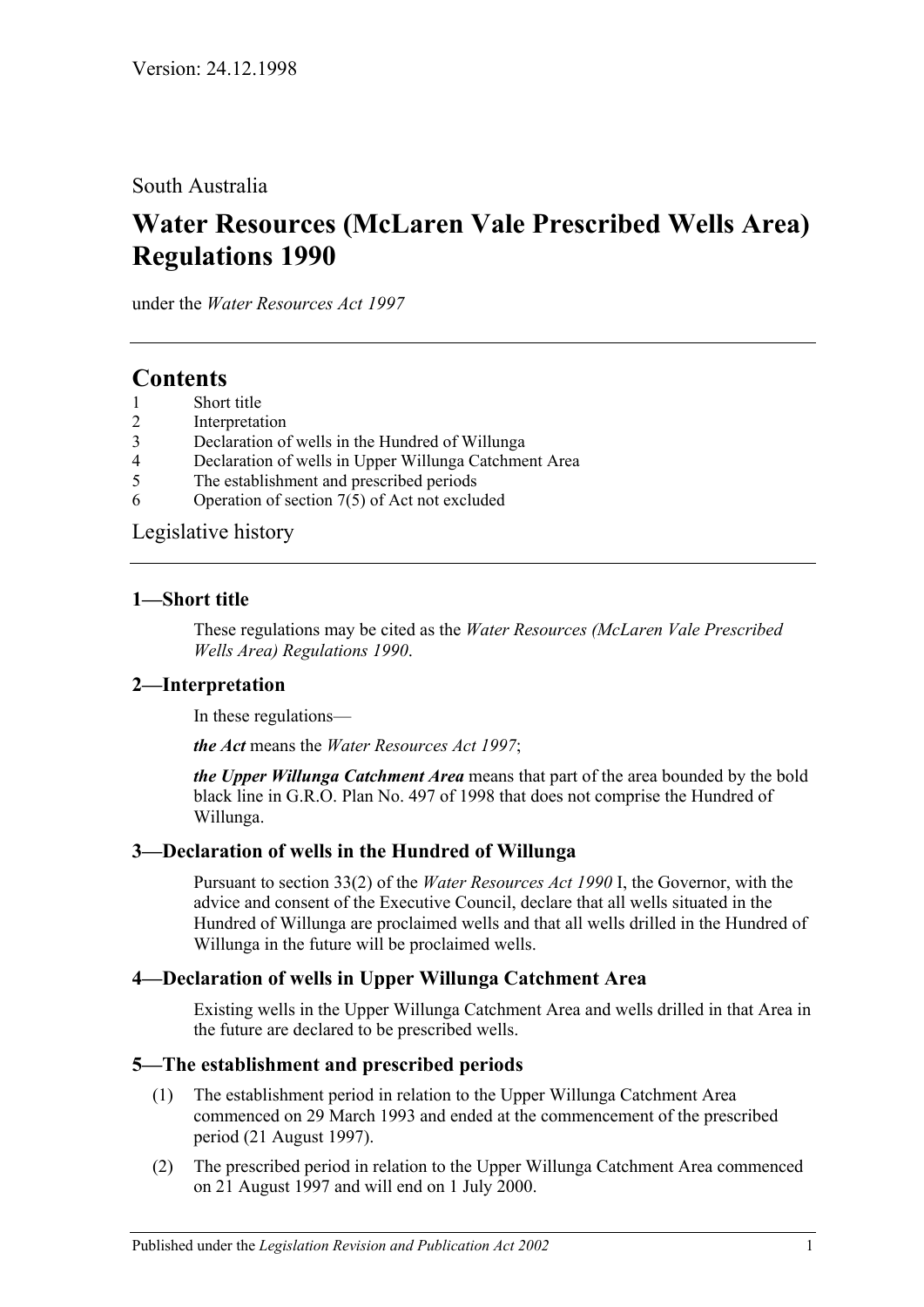## <span id="page-1-0"></span>**6—Operation of section 7(5) of Act not excluded**

These regulations do not exclude the operation of section 7(5) of the Act.